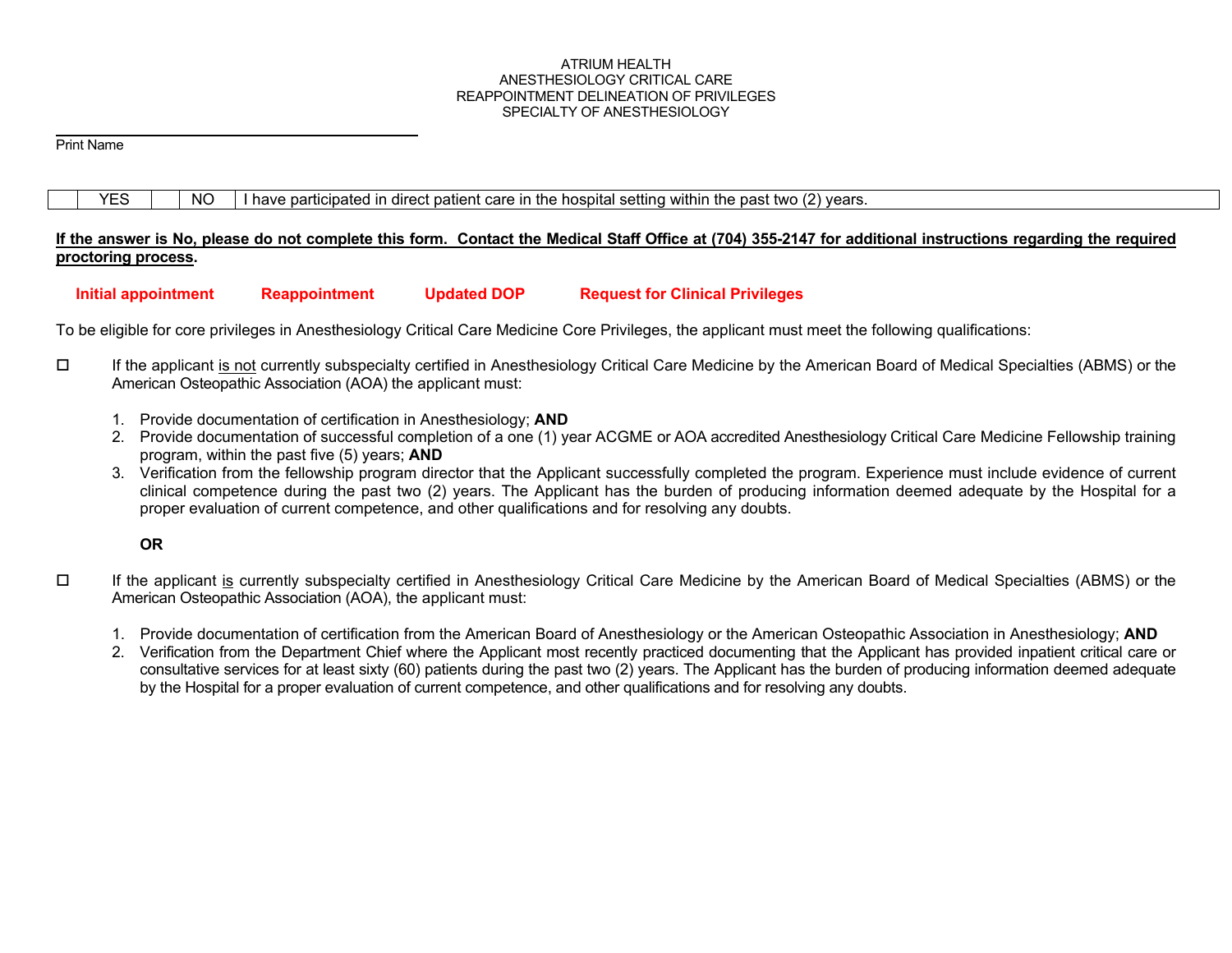Atrium Health Anesthesiology Critical Care Delineation of Privileges Page 3

Print Name

NOTE 1: Physicians must apply for "CORE" privileges in order to be eligible for clinical privileges in the specialty of Anesthesiology Critical Care at any facility within Atrium Health.

NOTE 2: "CORE" privileges cannot be amended or altered in any way.

NOTE 3: Please note that the exercise of certain privileges enumerated herein is necessarily limited by the operational, and resource constraints of the facility. All procedures must be performed within a clinical setting with the capabilities and organizational structure required to provide appropriate support.

| <b>CMC</b> | <b>PVL</b> | <b>UNV</b> | CR. | <b>LIN</b> | <b>CAB</b> | <b>UNN</b> | <b>STN</b> | <b>ANS</b> | <b>CLE</b> |        | ANESTHESIOLOGY CRITICAL CARE MEDICINE CORE<br><b>PRIVILEGES</b>                                                                                                                                                                                                                                                       |
|------------|------------|------------|-----|------------|------------|------------|------------|------------|------------|--------|-----------------------------------------------------------------------------------------------------------------------------------------------------------------------------------------------------------------------------------------------------------------------------------------------------------------------|
|            |            |            | N/A |            |            |            |            |            |            | CANS-9 | Privileges to evaluate, diagnose, and provide treatment to<br>critically ill patients of all ages (inclusive of neurological or<br>postneurosurgical, postsurgical, postcardiac/thoracic surgical<br>care) in the ICU with multiple organ dysfunction and in need of<br>critical care for life threatening disorders. |

NOTE: Privileges include but not limited to airway maintenance, elective intubation with \*\*\*moderate sedation (including direct laryngoscopy and fiberoptic laryngoscopy);chest tube insertion; bronchoscopy; transvenous pacemaker insertion; cardioversion; hemodialysis catheter insertion; ultrafiltration; thoracentesis; pericardiocentesis; percutaneous tracheostomy; transesophageal and echocardiography; (FAST) Confirmation of traumatic free intraperitoneal and intrathoracic fluid by Focused Assessment with Sonography for Trauma (FAST) exam; Basic Resuscitation Cardiac Ultrasound (Pericardial Effusion and Cardiac Activity) and Advanced Emergency Cardiac Ultrasound (Right Ventricle Dilation and Global Left Ventricle Function); and Emergency Ultrasound (Soft-Tissue Infection and Musculoskeletal). \*\*\*Anesthesiology Critical Care Physicians function in accordance with the Moderate and Deep Sedation in Adult and Pediatric Patients for Critical Care Providers Policy.

**Maintenance Criteria for Continued Anesthesiology Critical Care Medicine Core (CANS-9) Privileges:** 

The Physician must submit a minimum of fifty (50) inpatient and/or consultative services over the past two (2) years based on acceptable results of ongoing professional practice evaluation and outcomes to reapply for special privileges. This will be reviewed at the time of reappointment. Physicians who would like to continue to hold any special privileges but are unable to document the minimal number will be requested to voluntarily withdraw their request for such privileges and to complete the necessary proctoring forms.

| <b>CMC</b> | <b>PVL</b> | <b>UNV</b> | CR. | LIN | <b>CAB</b> | <b>UNN</b> | <b>STN</b> | <b>ANS</b> | <b>CLE</b> |         | <b>CORE ANESTHESIOLOGY PRIVILEGES -</b><br><b>REHABILITATION HOSPITAL SETTING ONLY</b>                                                                                                                                          |
|------------|------------|------------|-----|-----|------------|------------|------------|------------|------------|---------|---------------------------------------------------------------------------------------------------------------------------------------------------------------------------------------------------------------------------------|
| N/A        | N/A        | N/A        |     | N/A | N/A        | N/A        | N/A        | N/A        | N/A        | CANS-10 | Privileges include evaluation and management, as well as<br>procedures approved for performance within the acute<br>with<br>rehabilitation<br>setting, in<br>the<br>coniunction<br>comprehensive rehabilitation treatment plan. |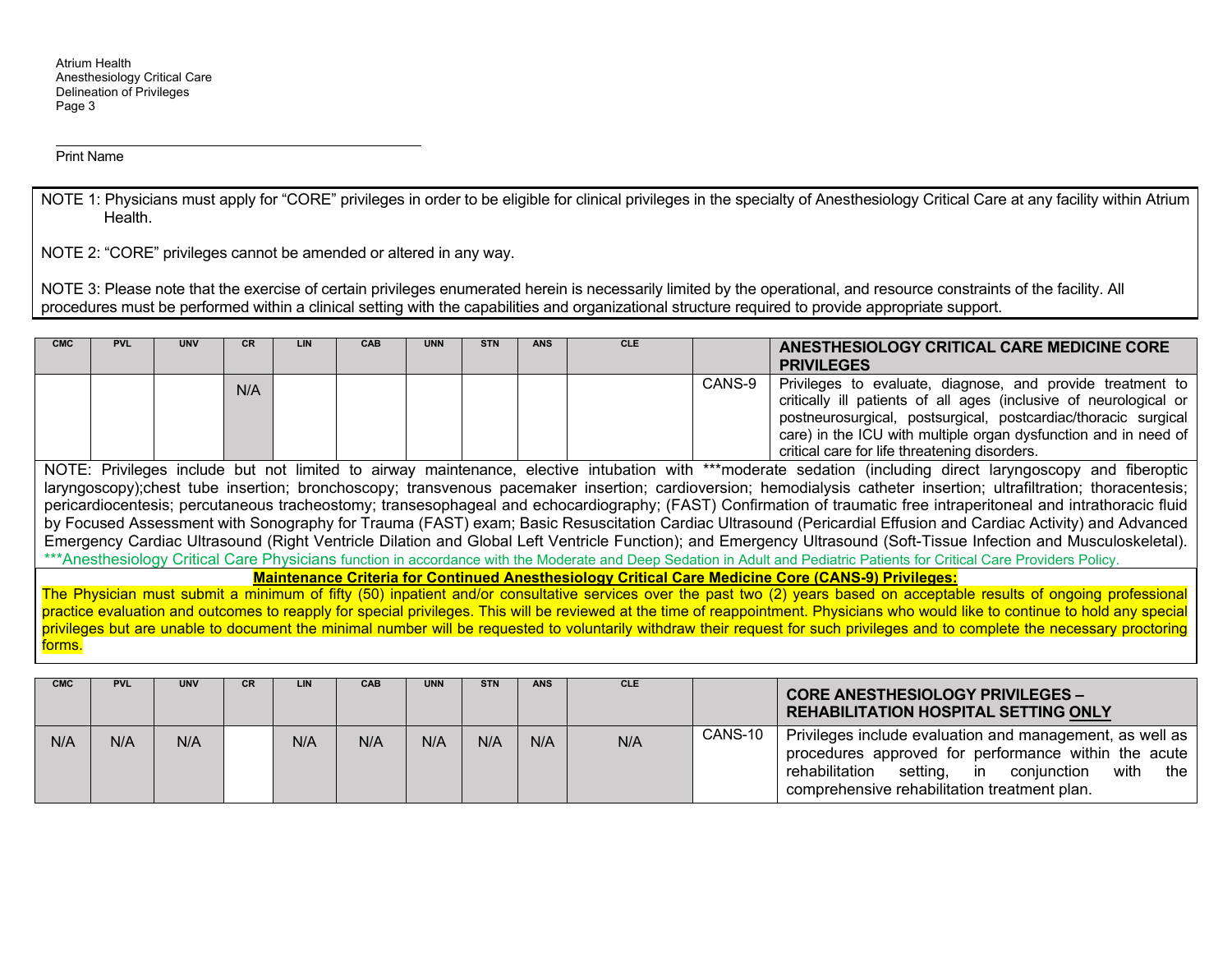Atrium Health Anesthesiology Critical Care Delineation of Privileges Page 3

### PRIVILEGES REQUESTED BY:

I have requested only those privileges for which by education, training, current experience, and demonstrated performance I am qualified to perform, and that I wish to exercise at Atrium Health and;

I understand that:

- a) In exercising any clinical privileges granted, I am constrained by hospital and medical staff policies and rules applicable generally and any applicable to the particular situation.
- b) Any restriction on the clinical privileges granted to me is waived in an emergency situation and in such a situation my actions are governed by the applicable section of the medical staff bylaws or related documents.

I attest that I am not currently a user of illegal drugs or do not currently abuse the use of legal drugs.

I attest that I do not have a physical or mental condition which could affect my motor skills or ability to exercise the clinical privileges requested or that I require an accommodation in order to exercise the privileges requested safely and competently.

Name Date

**Signature** 

=============================================================================================

Approval by CHS Medical Executive Committee: 11/09/2017, 11/07/2019, 08/19/2021 Approval by the Board of Commissioners: 12/12/2017, 12/10/2019, 08/24/2021